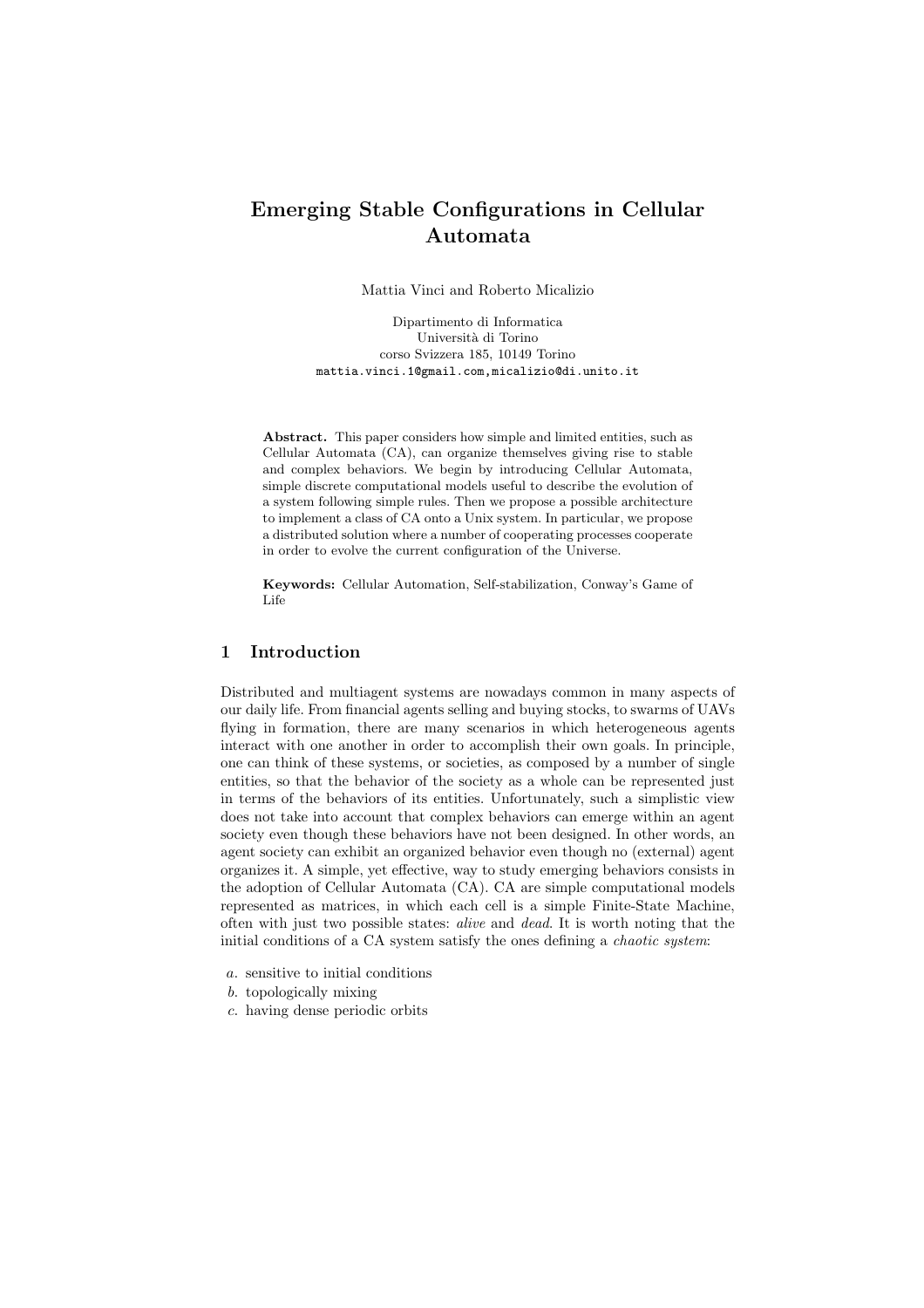where point *a*. means that an arbitrarily small perturbation of the current trajectory may lead to significantly different future behaviour - what is usually known as *the Butterfly Effect*; being *topologically mixing* means evolving over time so that any given region or open set of its phase space will eventually overlap with any other given region. Point *c.* states that every point in the space is approached arbitrarily closely by periodic orbits.

Although these premises would suggest that a CA could evolve in a chaotic way, it has been demonstrated in many practical scenarios that the simple rules governing the states of the cells do have an impact on the system as a whole, and in particular, can give rise to a simple form of self-organization. In this paper, we start by giving a description of the functioning of a Cellular Automata and in particular of the "Game of Life", and then present a possible architecture for implementing a CA system. Ideally, since each cell in the system is autonomous (i.e., it is a simple agent), it should be implemented as an independent process, or thread. For scalability reasons, however, we propose an architecture where a number of cooperating processes, named *Evolving Processes*, coordinate with one another in order to evolve consistently the entire system.

### 2 Background

#### 2.1 Cellular Automata

A *Cellular Automata (CA)* system is a computing model in which the environment - usually referred to as *Universe* - is a grid of cells extending in a finite number of dimensions. Each cell can be in one of a finite number of states.

At each step of the universe evolution, generally called a *generation*, each cell evolves into a state that is a function of the previous cell's neighborhood states. The set of neighbouring cells can be defined in several ways, the most common being the *Von Neumann set* (the set of perpendicularly adjacent cells) and the *Moore set* (all adjacent cells).

The evolution rules can be expressed in several ways, the most common being the *Wolfram* code (by Wolfram & Packard, 1985) and *Mcell* (Mirek Wjtowicz, 1999). The Wolfram code is a decimal number whose binary represantation is a byte that describes, for each possible alive neighbouring set, the state the cell should be in.

The MCell representation encodes the same information in a string of the type Sx/By, in which x is a list of numbers of alive neighbours required for the Cell to survive, and y is the list of numbers of alive neighbours required for a dead cell to become alive.

The evolution of a CA can follow different path; based on their behaviours in time, CA are usually classified, following Stephen Wolfram [1], in four main categories:

- *Uniformity* automata in which patterns generally stabilize into homogenity
- *Repetition* automata in which patterns evolve into mostly stable or oscillating structures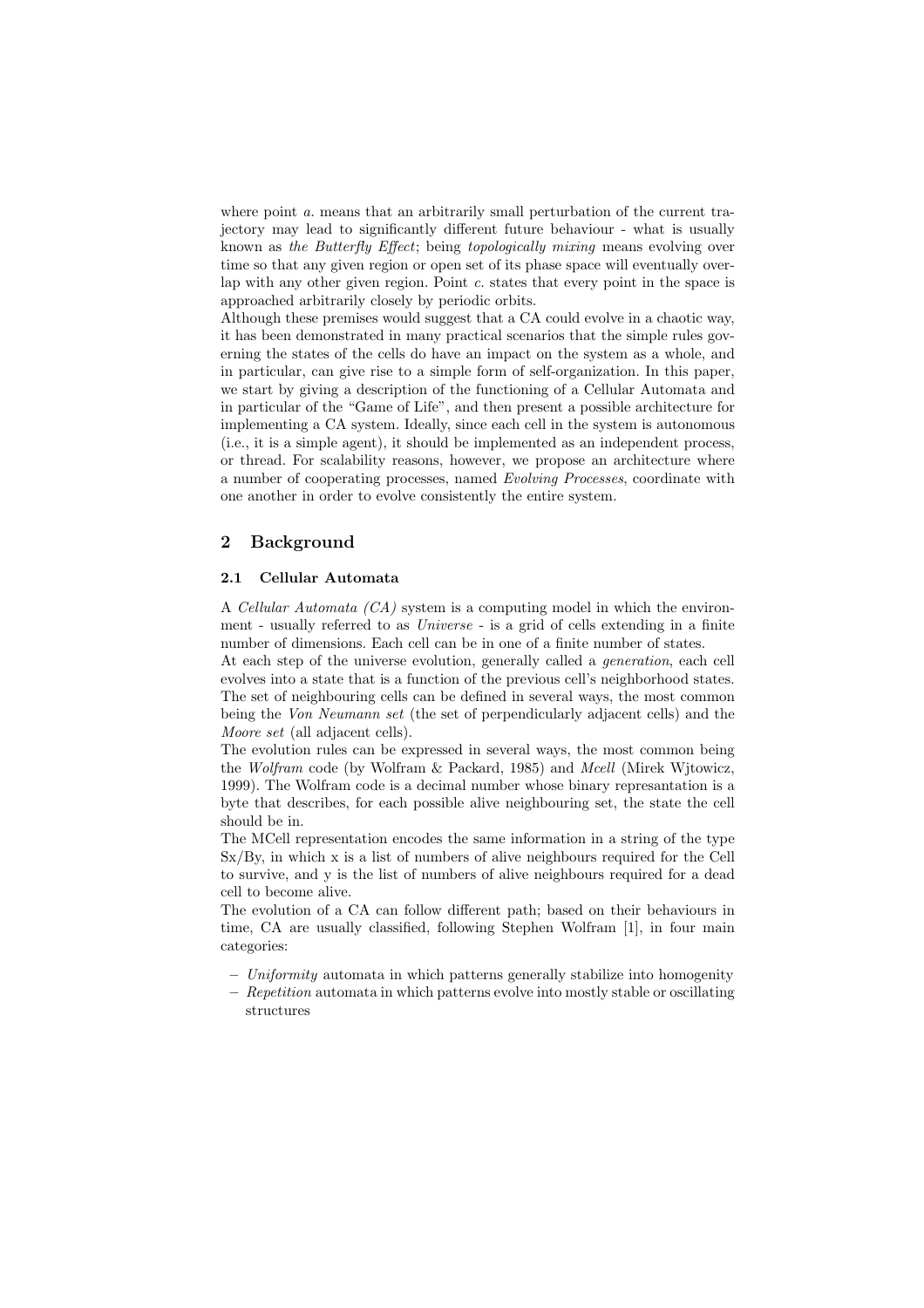- *Random* automata in which patterns evolve in a seemingly chaotic fashion
- *Complexity* automata in which patterns become extremely complex and may last for a long time, with stable local structures

The interests on CA is due to the fact that they can be set to model real-life situations. For instance, the emerging of fractal structures in many real-world shapes (e.g., trees, shells, and crystals) is easily emulated by many simple CA. These models have also been used to simulate more complex situations, such as social and economic processes [2], the evolution of bacteria colonies [3], urban processes [4] or to provide simpler models of common differential equations of physics, such as the heat and wave equations and the fluid equations. Moreover, using cells of different shape allows to construct even more structures; using hexagonal CA with the rule "alive cells die if only one cell in its neighborhood is dead" is possible to obtain the *von Koch snowflake* [5] and other crystalline structures.

#### 2.2 Conway's Game of Life

In the 1970s the British mathematician Conway, looking for rules that lead to interesting behaviors, introduced the rule *S23/B3*.

This rule states that any cell, if alive, can survive only if it has exactly 2 or 3 alive neighbors; otherwise it dies of "loneliness" or "overcrowding". A dead cell can come alive if it has exactly 3 alive neighbors.

This rule presents a behavior that at first sight can look similar to evolving patterns found in real biological world, and because of this is widely known as *the Game of Life*.

The most interesting feature of this rule is its natural tendency to self-organization: given a random initial condition, the Game may evolve forming stable small structures that can be:

- *still life* if they reach a stable still state
- *oscillators* if they reach a set of repeating states
- *spaceships*, structures that move themselves around the grid

It has also been demonstrated that *Life*-like CA can implement logic gates, realize arithmetic tasks, and simulate Finite State Machines. Indeed, Wolfram [1] has demonstrated that a cellular automata system, when behaving under a specific rule, is Turing-complete.

#### 3 Architecture and Implementation

We realized a Cellular Automata system as a part of a laboratory project on Unix operating system. It must therefore be noticed that the main purpose of the project was not AI, but how to use the Inter-Process Communication facilities offered by Unix.

Of course, it is not hard to see that concurrent processes can be seen as agents. In addition, processes using semaphores and shared memories, can be seen as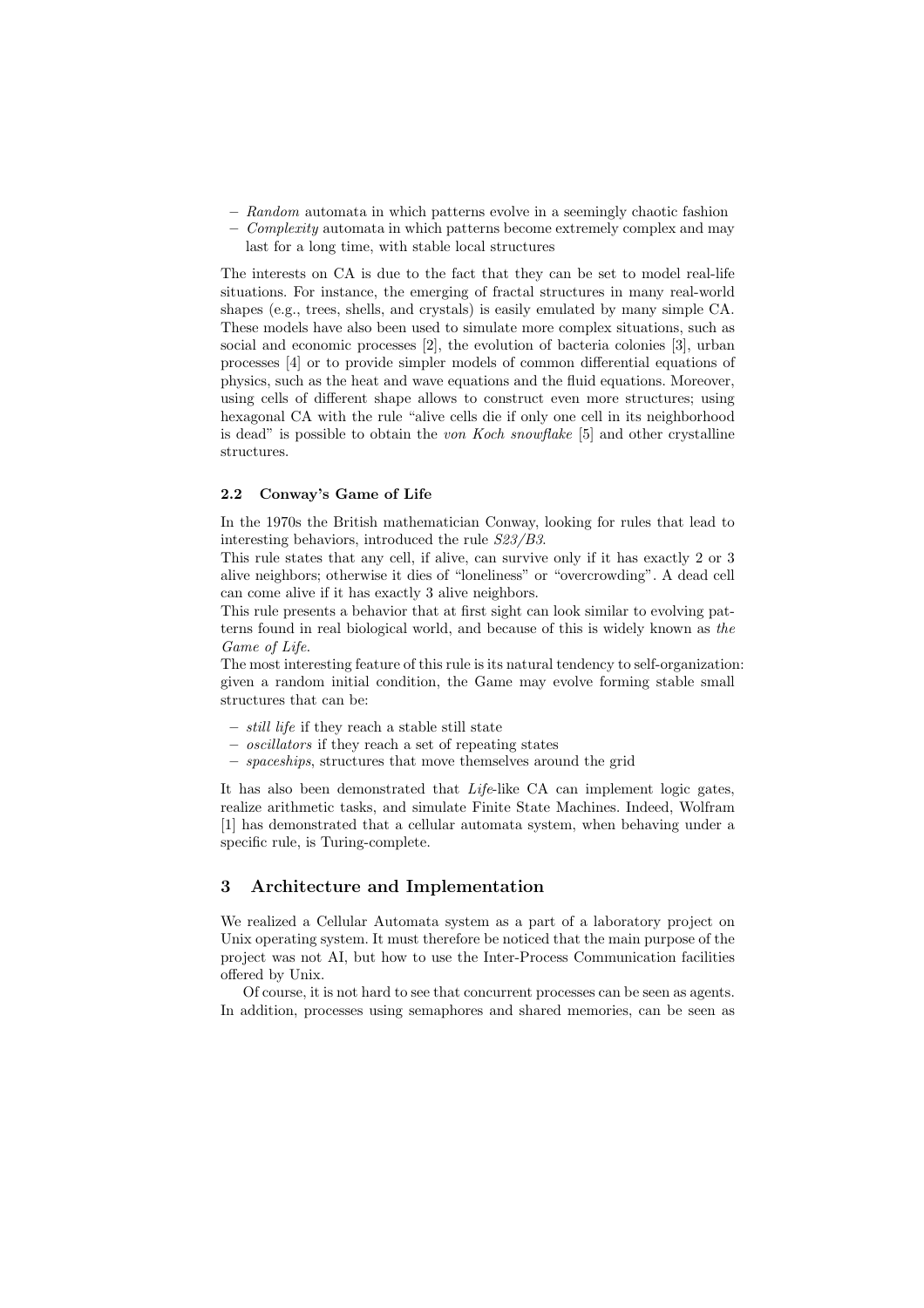agents competing for accessing the resources, but at the same time, these agents could cooperate in order to reach a common goal. After these simple premises in mind, we implemented the CA system by means of four types of processes (i.e., agents):

- Memory Manager
- Evolving Agents
- Universe Displayer
- User Menu

The Memory Manager is the main agent of our implementation, it allocates in a segment of shared memory a matrix of short representing the Universe: an alive cell has value 1, a dead one has value 0; the default size of the universe is 130x43 cells.

The synchronization of all the agents, as well as the consistency of the displayed configuration, are assured by a pool of semaphores, allocated by the Manager, that also guarantees mutually exclusive access to the shared memory. The Manager also allocates three queues to allow the communication among the agents. The default number of *Evolving Agents* is 5. Each of these agents asks the Memory Manager the permission to access the shared memory; if granted, the Manager inserts the process information into a list of currently active agents, and sends back a message containing the identifiers of the shared memory and of the semaphores together with the portion of the area assigned to that agent.

The evolution step requires that each Evolving Process copies its portion of shared memory into a local array. The local array is used to represent the current state of universe, in a way that the Evolving Agent can apply the evolution rules reading from its local array and modifying accordingly its segment of the shared matrix. When all the Evolving Agents have terminated an evolution step, the shared matrix will contain the new configuration. Counter Semaphores are used in order to synchronize the processes so that no one starts a new evolution step if some other process has not completed its previous one.

The *Displayer*, is now activated to show the current state of the universe in a terminal window using the *ncurses* library. To simplify the interface, we just use a matrix of characters putting a character  $\sim$  where the corresponding cell is alive, and leaving the spot blank otherwise. In this case too, a semaphore is used to guarantee that a new evolution step is started only after the display of the current state has been completed.

The interaction with the user is allowed by means of an interactive menu (*User Menu* process), from which the user can select the type of automata and the rules to simulate.

The user can choose to randomly initialize the universe and evolving it following one of the hard-wired rules:

- Game of Life  $(S23 / B3)$
- 34 Life (S34 / B34)
- $-$  High Life (S23 / B36)
- Day and Night (S34678 / B3678)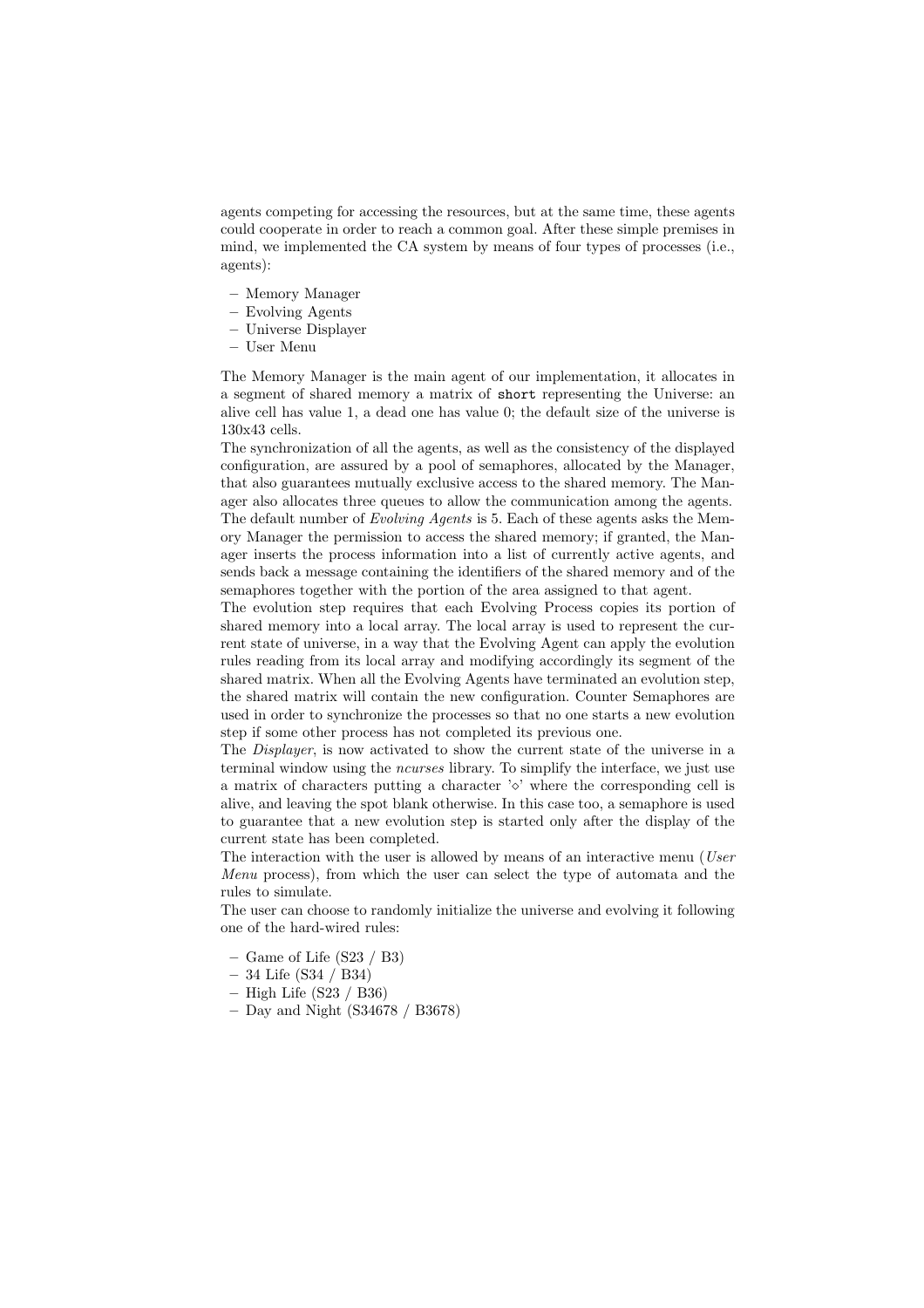– Sierpinski Triangle (1D Xor based rule)

or she can select to load both initial pattern and evolution rule from a file.

The user can also interact with the *Universe* using the mouse to turn on and off single cells in order to see how slightly different initial conditions can give rise to very different evolutions, and compare them to see if and how they stabilize, and how long (how many evolution steps) it took.

At any time the user can interrupt the evolution loop using system signals. In addition, if activated, a mechanism to detect short periodic loops re-initializes the universe when overall patterns are closely repeating.

The entire code of this project is shared through GitHub. [10]

#### 4 Characterizing Stable Configurations

Although the developed system is still in its early stage, it is important to note that it could be a useful tools to spread some basic ideas of Artificial Intelligence. As we have already noticed, many real-world systems, especially biological ecosystems, present stable or ordered configurations that emerge autonomously without the presence of a coordinator.

Since stable configurations are recurrent in CA systems too, our purpose is to characterize initial configurations and evolution rules. More precisely, our idea is to start from a stable configuration, and allow the user to perturb this initial configuration by adding or deleting alive cells. This change obviously creates an instable situation, that will eventually evolve in a new stable configuration. Such a kind of interaction can be useful for a user to understand which initial configurations evolve more rapidly into new stable configurations and with which rules. Moreover, even a non-expert user can easily understand how her/his changes impact on the whole Universe. The prototype could therefore be used as an educational tool for teaching young students the well-known "butterfly effect". In fact, it could be used as a game where the user has to change the world by adding/removing a specific number of alive cells, but the impacts of her/his changes should be as limited as possible. In other words, the new stable configuration obtained after the changes should be as similar as possible to the original one. To assess the similarity between two configurations different measures could be devised. For instance, the number of alive cells of the new stable configuration should be the same, or close, to that of the original one. Also the number of iterations required for evolving to the new stable configuration could be an interesting parameter to be studied. For example, a stable configuration  $C_1$  could be preferred to another configuration  $C_2$ , if  $C_1$  has been reached with a minor number of evolutions than *C*2.

## 5 Conclusions

We have used Cellular Automation as a mean to observe evolution of seemingly chaotic systems into organized complex structures.